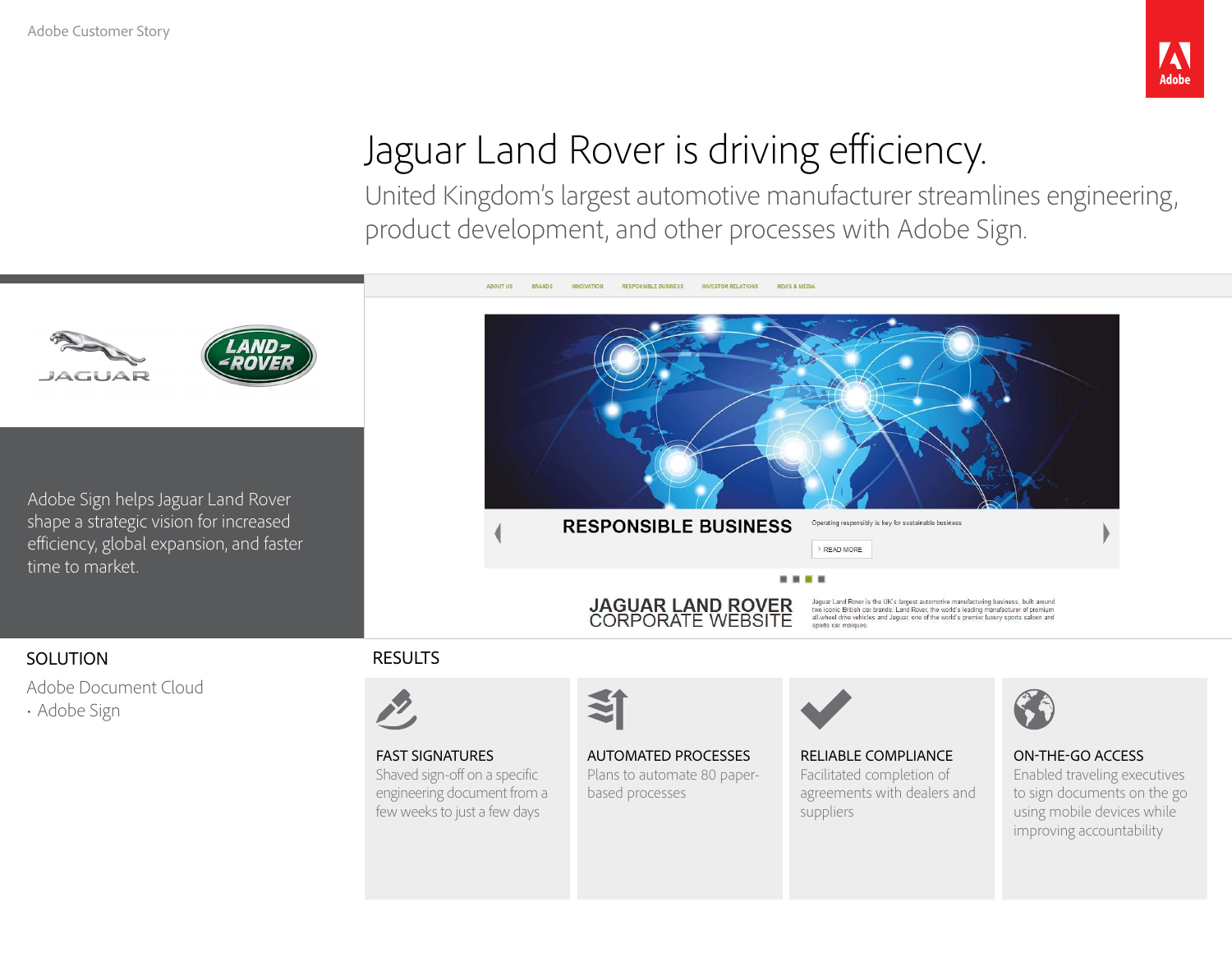Jaguar Land Rover Established in 2008 Employees: 30,000 Whitley, Coventry, United Kingdom *www.jaguarlandrover.com*

# CHALLENGES

- Automate diverse business processes from engineering documentation to HR forms—spanning multiple systems and global geographies
- Accelerate product development and help ensure compliance with legally mandated documentation
- Eliminate paper waste while handling huge volumes of documents



Electronic signatures on digital documents support rapid growth worldwide

# Attention to detail amid global growth

Building exemplary automobiles and all-wheel drive vehicles requires significant attention to detail—especially at Jaguar Land Rover where style and elegance are hallmarks of the brand and its vehicles. Jaguar Land Rover is the United Kingdom's largest automotive manufacturing business, built around two iconic British car brands: Land Rover, the world's leading manufacturer of premium all-wheel drive vehicles and Jaguar, one of the world's premier luxury sports car marquees.

Engineering and product development are the heart of the business at Jaguar Land Rover. Although crucial, these processes tended to be complex and time-consuming, requiring sign-off of multiple agreements with suppliers and dealers all over the world. There were around 40 processes in product development alone that required paper forms, from specifications and blueprints to parts validation for compliance purposes, and legally enforced engineering sign-offs.

After Tata Motors acquired Jaguar and Land Rover from Ford in 2008, it merged the two brands into a single company and its success has flourished, with memorable vehicles and innovative technologies that add to a long-lasting legacy. Additionally, the company had legacy, paper-based processes. With the company's growing global presence, obtaining hassle-free, timely sign-offs from the senior executives is vital.

## A three-year vision made real

After conducting an internal survey, employees agreed that they needed an auditable, traceable, and legally compliant electronic sign-off solution that would also eliminate the need for paper storage. They needed to implement a solution for transforming forms into digital documents with electronic signature capabilities. In addition, with the company's global expansion and growth, there was a need for a streamlined e-signature process that could scale and support ongoing supplier and dealer contracts.

After an extensive evaluation process that included strategy brainstorming among several teams Jaguar Land Rover selected Adobe Sign, an Adobe Document Cloud solution, to automate its manual, paperbased processes. The Adobe solution is completely cloud-based including storage for documents and digital signatures, helping the company avoid on-site hardware or hardware-related liability.

The strength of the Adobe brand and Jaguar Land Rover's familiarity with products like Adobe Acrobat made Adobe Sign the right choice for the company's document workflow strategy.